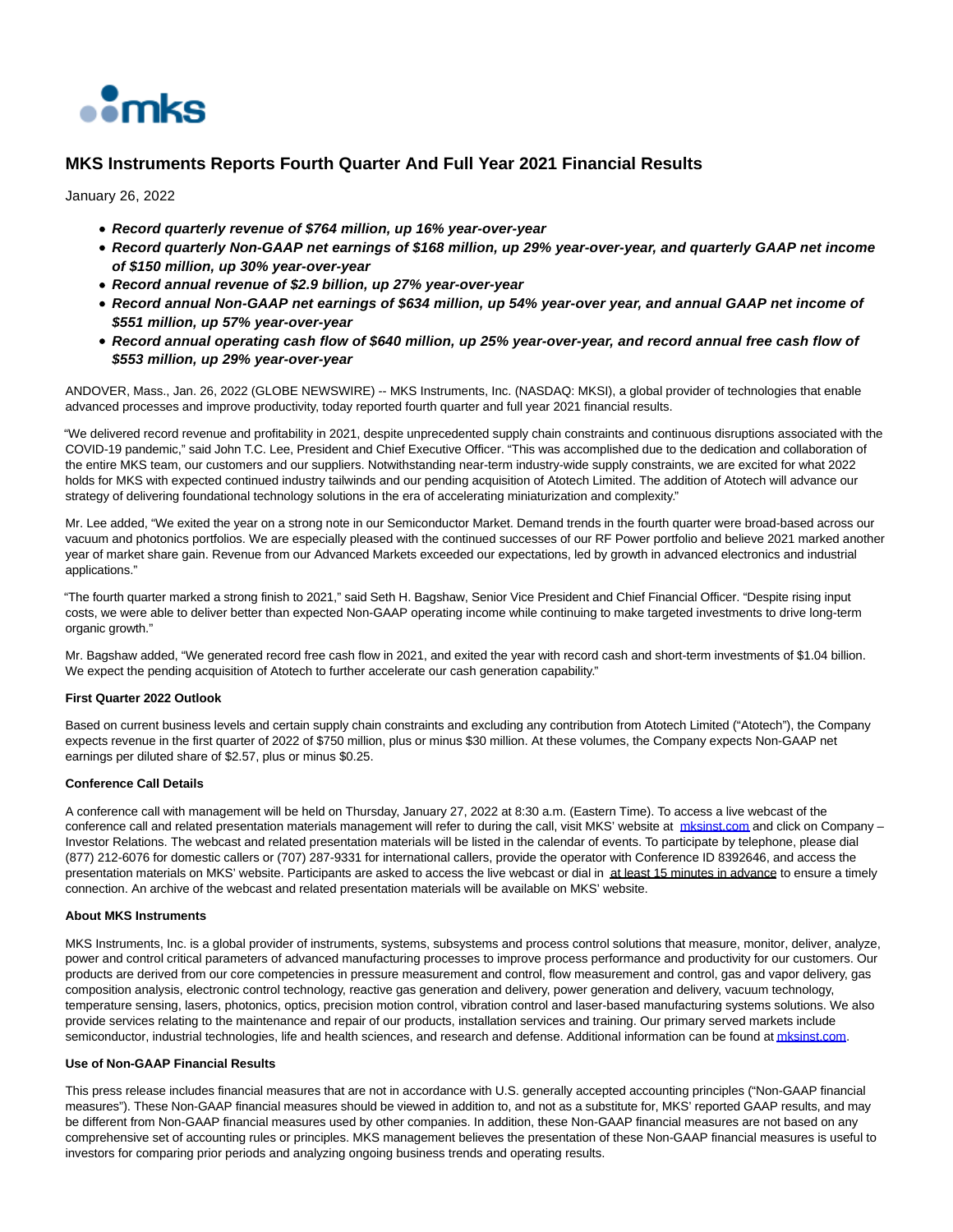MKS is not providing a quantitative reconciliation of forward-looking Non-GAAP gross margin, operating expenses, interest expense, net, tax rate, net earnings and net earnings per diluted share to the most directly comparable GAAP financial measures because it is unable to estimate with reasonable certainty the ultimate timing or amount of certain significant items without unreasonable efforts. These items include, but are not limited to, acquisition and integration costs, acquisition inventory step-up, amortization of intangible assets, restructuring and other expense, asset impairment, debt issuance costs and the income tax effect of these items. These items are uncertain, depend on various factors, including, but not limited to our pending acquisition of Atotech and our recently completed acquisition of Photon Control Inc. ("Photon Control") and could have a material impact on GAAP reported results for the relevant period.

For further information regarding these Non-GAAP financial measures, please refer to the tables presenting reconciliations of our Non-GAAP results to our GAAP results and the "Notes on Our Non-GAAP Financial Information" at the end of this press release.

### **Selected GAAP and Non-GAAP Financial Measures (In millions, except per share data)**

|                                    | Q4     |        | <b>Full Year</b> |         |
|------------------------------------|--------|--------|------------------|---------|
|                                    | 2021   | 2020   | 2021             | 2020    |
| Net revenues                       | \$764  | \$660  | \$2,950          | \$2,330 |
| <b>GAAP Financial Measures</b>     |        |        |                  |         |
| Operating margin                   | 23.8%  | 22.2%  | 23.7%            | 19.5%   |
| Net income                         | \$150  | \$116  | \$551            | \$350   |
| <b>Diluted EPS</b>                 | \$2.69 | \$2.08 | \$9.90           | \$6.33  |
| <b>Non-GAAP Financial Measures</b> |        |        |                  |         |
| Operating margin                   | 27.1%  | 24.7%  | 27.0%            | 22.6%   |
| Net earnings                       | \$168  | \$130  | \$634            | \$411   |
| <b>Diluted EPS</b>                 | \$3.02 | \$2.34 | \$11.38          | \$7.43  |

#### **Fourth Quarter 2021 Financial Results**

Net revenues in the fourth quarter of 2021 were \$764 million, a sequential increase of 3% from \$742 million in the third quarter of 2021, and a year-over-year increase of 16% from \$660 million in the fourth quarter of 2020. The increase in net revenues from the prior year was driven by strong demand from customers in both the Semiconductor Market and Advanced Markets. Net revenues in the Semiconductor Market were \$495 million in the fourth quarter of 2021, a sequential increase of 1% from \$488 million in the third quarter of 2021, and year-over-year increase of 26% from \$393 million in the fourth quarter of 2020. Net revenues in Advanced Markets were \$269 million in the fourth quarter of 2021, a sequential increase of 6% from \$254 million in the third quarter of 2021, and year-over-year increase of 1% from \$267 million in the fourth quarter of 2020.

Net income in the fourth quarter of 2021 was \$150 million, or \$2.69 per diluted share, compared to net income of \$132 million, or \$2.38 per diluted share, in the third quarter of 2021, and \$116 million, or \$2.08 per diluted share, in the fourth quarter of 2020.

Net income in the fourth quarter of 2021 included acquisition and integration costs of \$9 million, and restructuring and other costs of \$1 million.

Non-GAAP net earnings, which exclude special charges and credits, were \$168 million, or \$3.02 per diluted share, in the fourth quarter of 2021, compared to \$155 million, or \$2.79 per diluted share, in the third quarter of 2021, and \$130 million, or \$2.34 per diluted share, in the fourth quarter of 2020.

### **Full Year 2021 Financial Results**

Net revenues in 2021 were \$2.9 billion, an increase of 27% from \$2.3 billion in 2020. Net revenues in the Semiconductor Market were \$1.8 billion, an increase of 32% compared to 2020, while net revenues from Advanced Markets, were \$1.1 billion, an increase of 19% compared to 2020.

Net revenues for the Vacuum and Analysis Division were \$1.9 billion in 2021, an increase of 32% from \$1.4 billion in 2020. Net revenues for the Light and Motion Division were \$813 million in 2021, an increase of 18% from \$690 million in 2020. Net revenues for the Equipment and Solutions Division were \$275 million in 2021, an increase of 17% from \$234 million in 2020.

Net income in 2021 was \$551 million, or \$9.90 per diluted share, compared to net income of \$350 million, or \$6.33 per diluted share, in 2020.

Non-GAAP net earnings, which exclude special charges and credits, were \$634 million, or \$11.38 per diluted share, in 2021, compared to \$411 million, or \$7.43 per diluted share, in 2020.

#### **Additional Financial Information**

At December 31, 2021, the Company had \$1.04 billion in cash and short-term investments, \$824 million of secured term loan principal outstanding and \$100 million of incremental borrowing capacity under an asset-based line of credit, subject to certain borrowing base requirements. During the fourth quarter of 2021, the Company paid a cash dividend of \$12 million or \$0.22 per diluted share.

### **SAFE HARBOR FOR FORWARD-LOOKING STATEMENTS**

This press release contains forward-looking statements within the meaning of the Private Securities Litigation Reform Act of 1995, Section 27A of the Securities Act of 1933 and Section 21E of the Securities Exchange Act of 1934 regarding the future financial performance, business prospects and growth of MKS Instruments, Inc. ("MKS" or the "Company"). These statements are only predictions based on current assumptions and expectations. Any statements that are not statements of historical fact (including statements containing the words "will," "projects," "intends," "believes," "plans," "anticipates," "expects," "estimates," "forecasts," "continues" and similar expressions) should be considered to be forward-looking statements. Actual events or results may differ materially from those in the forward-looking statements set forth herein. Among the important factors that could cause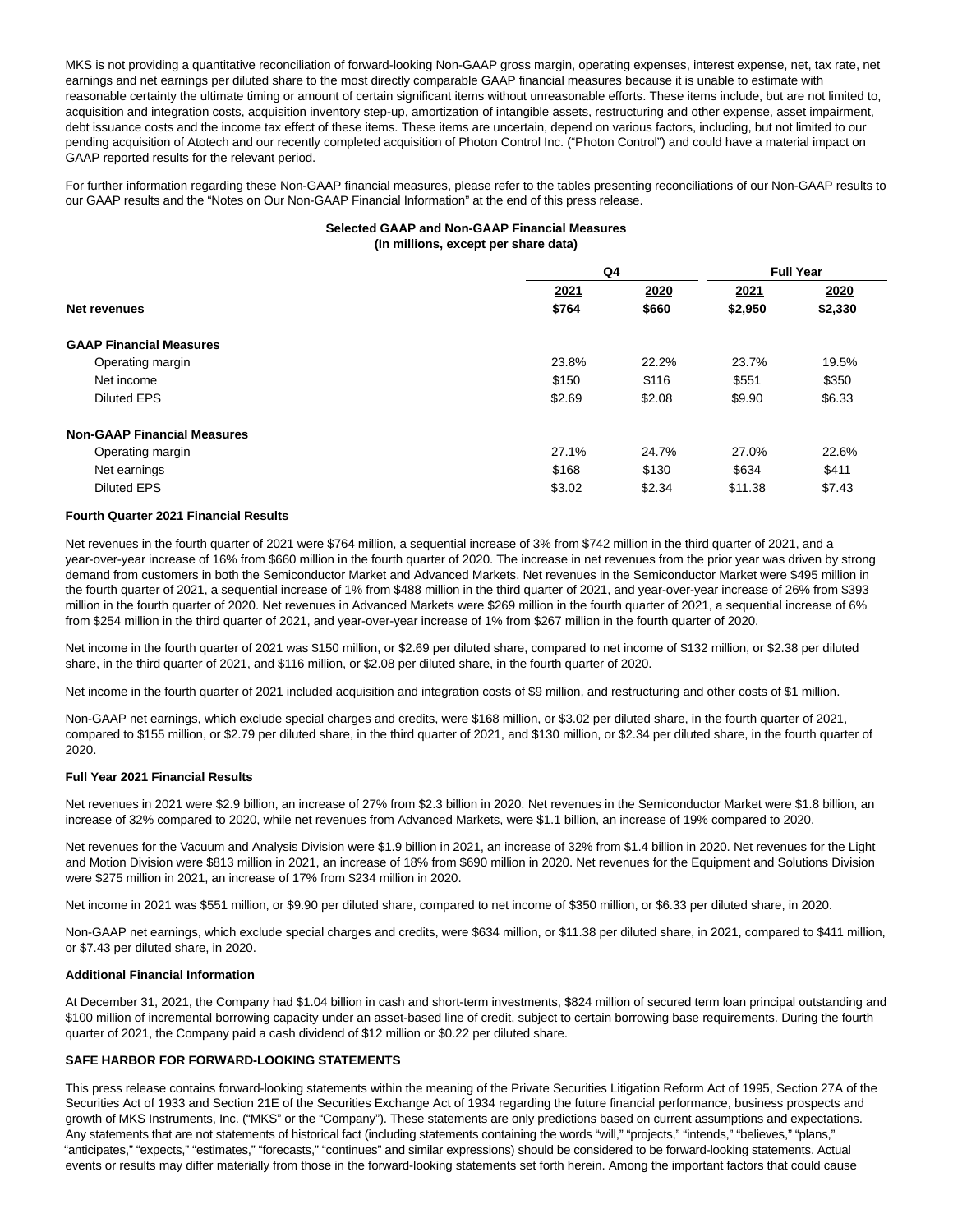actual events to differ materially from those in the forward-looking statements are manufacturing and sourcing risks, including the impact and duration of supply chain disruptions and component shortages, the ability of MKS to complete its acquisition of Atotech, the terms of MKS' existing term loan, the terms and availability of financing for the Atotech acquisition, the substantial indebtedness MKS expects to incur in connection with the Atotech acquisition and the need to generate sufficient cash flows to service and repay such debt, MKS' entry into Atotech's chemicals technology business, in which MKS does not have experience and which may expose it to significant additional liabilities, the risk of litigation relating to the Atotech acquisition, the risk that disruption from the Atotech acquisition materially and adversely affects the respective businesses and operations of MKS and Atotech, the ability of MKS to realize the anticipated synergies, cost savings and other benefits of the Atotech acquisition, competition from larger or more established companies in MKS' and Atotech's respective markets, the ability of MKS to successfully grow its business and the businesses of Atotech, Photon Control, which it acquired in July 2021, and Electro Scientific Industries, Inc. ("ESI"), which it acquired in February 2019, potential adverse reactions or changes to business relationships resulting from the announcement, pendency or completion of the Atotech acquisition, conditions affecting the markets in which MKS and Atotech operate, including the fluctuations in capital spending in the semiconductor industry and other advanced manufacturing markets, and fluctuations in sales to MKS' and Atotech's major customers, the ability to anticipate and meet customer demand, the challenges, risks and costs involved with integrating the operations of the companies we have acquired, potential fluctuations in quarterly results, dependence on new product development, rapid technological and market change, acquisition strategy, volatility of stock price, international operations, financial risk management, and the other factors described in MKS' Annual Report on Form 10-K for the year ended December 31, 2020 and any subsequent Quarterly Reports on Form 10-Q, as filed with the SEC. Additional risk factors may be identified from time to time in MKS' future filings with the SEC. MKS is under no obligation to, and expressly disclaims any obligation to, update or alter these forward-looking statements, whether as a result of new information, future events or otherwise after the date of this press release.

#### Company Contact: David Ryzhik Vice President, Investor Relations Telephone: (978) 557-5180 Email[: david.ryzhik@mksinst.com](https://www.globenewswire.com/Tracker?data=dzjQyWFqUMR0GLlcyy2vZIiGL78uoi-j0slf91ldb74zmYaxEx4m1aTpP0DLjU-bEbLiYdRdovde4jijFEzWH65CwGb7uszfha4iS2whd8U=)

## **MKS Instruments, Inc. Unaudited Consolidated Statements of Operations (In millions, except per share data)**

|                                      |              | <b>Three Months Ended</b> |              | <b>Twelve Months Ended</b> |              |      |              |  |  |
|--------------------------------------|--------------|---------------------------|--------------|----------------------------|--------------|------|--------------|--|--|
|                                      | December 31, | September 30,             | December 31, |                            | December 31, |      | December 31, |  |  |
|                                      | 2021         | 2021                      | 2020         |                            | 2021         | 2020 |              |  |  |
| Net revenues:                        |              |                           |              |                            |              |      |              |  |  |
| Products                             | \$<br>667.8  | \$<br>649.1               | \$<br>573.8  | \$                         | 2,578.6      | \$   | 2,014.8      |  |  |
| Services                             | 96.1         | 92.8                      | 86.4         |                            | 371.0        |      | 315.2        |  |  |
| Total net revenues                   | 763.9        | 741.9                     | 660.2        |                            | 2,949.6      |      | 2,330.0      |  |  |
| Cost of revenues:                    |              |                           |              |                            |              |      |              |  |  |
| Products                             | 359.1        | 344.5                     | 311.6        |                            | 1,370.9      |      | 1,106.4      |  |  |
| Services                             | 50.3         | 49.0                      | 47.0         |                            | 198.5        |      | 174.1        |  |  |
| Total cost of revenues               | 409.4        | 393.5                     | 358.6        |                            | 1.569.4      |      | 1,280.5      |  |  |
| Gross profit                         | 354.5        | 348.4                     | 301.6        |                            | 1,380.2      |      | 1,049.5      |  |  |
| Research and development             | 51.1         | 51.7                      | 45.4         |                            | 200.0        |      | 173.1        |  |  |
| Selling, general and administrative  | 96.2         | 95.8                      | 92.8         |                            | 385.1        |      | 353.1        |  |  |
| Acquisition and integration costs    | 9.0          | 8.6                       | 0.4          |                            | 29.8         |      | 3.8          |  |  |
| Restructuring and other              | 1.2          | 2.0                       | 2.6          |                            | 11.1         |      | 9.4          |  |  |
| Amortization of intangible assets    | 15.2         | 15.0                      | 12.6         |                            | 55.3         |      | 55.2         |  |  |
| Asset impairment                     |              |                           | 1.1          |                            |              |      | 2.3          |  |  |
| COVID-19 related net credits         |              |                           |              |                            |              |      | (1.2)        |  |  |
| Income from operations               | 181.8        | 175.3                     | 146.7        |                            | 698.9        |      | 453.8        |  |  |
| Interest income                      | 0.2          | 0.1                       | 0.3          |                            | 0.6          |      | 1.4          |  |  |
| Interest expense                     | 6.3          | 6.3                       | 6.4          |                            | 25.4         |      | 29.1         |  |  |
| Other (income) expense, net          | (2.9)        | 2.9                       | 0.1          |                            | 8.6          |      | 3.1          |  |  |
| Income before income taxes           | 178.6        | 166.2                     | 140.5        |                            | 665.5        |      | 423.0        |  |  |
| Provision for income taxes           | 28.4         | 33.8                      | 24.9         |                            | 114.1        |      | 72.9         |  |  |
| Net income                           | \$<br>150.2  | \$<br>132.4               | \$<br>115.6  | \$                         | 551.4        | \$   | 350.1        |  |  |
| Net income per share:                |              |                           |              |                            |              |      |              |  |  |
| Basic                                | \$<br>2.71   | \$<br>2.39                | \$<br>2.10   | \$                         | 9.95         | \$   | 6.36         |  |  |
| <b>Diluted</b>                       | \$<br>2.69   | \$<br>2.38                | \$<br>2.08   | \$                         | 9.90         | \$   | 6.33         |  |  |
| Cash dividends per common share      | \$<br>0.22   | \$<br>0.22                | \$<br>0.20   | \$                         | 0.86         | \$   | 0.80         |  |  |
| Weighted average shares outstanding: |              |                           |              |                            |              |      |              |  |  |
| <b>Basic</b>                         | 55.5         | 55.5                      | 55.2         |                            | 55.4         |      | 55.1         |  |  |
| <b>Diluted</b>                       | 55.7         | 55.7                      | 55.5         |                            | 55.7         |      | 55.3         |  |  |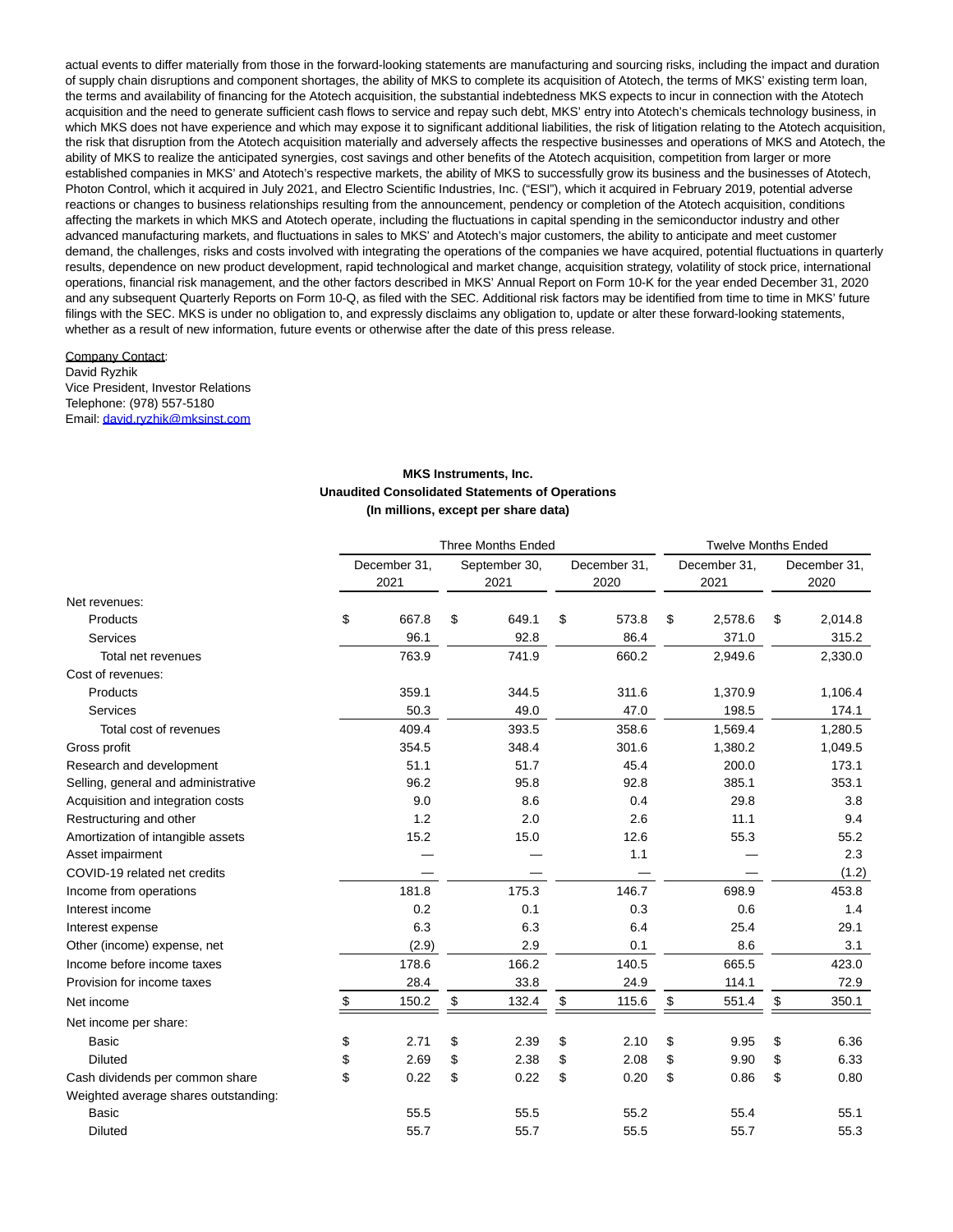## **MKS Instruments, Inc. Unaudited Consolidated Balance Sheet (In millions)**

|                                               | December 31,<br>2021 | December 31,<br>2020 |
|-----------------------------------------------|----------------------|----------------------|
| <b>ASSETS</b>                                 |                      |                      |
| Cash and cash equivalents                     | \$<br>966.3          | \$<br>608.3          |
| Short-term investments                        | 76.4                 | 227.7                |
| Trade accounts receivable, net                | 442.6                | 392.7                |
| Inventories                                   | 576.7                | 501.4                |
| Other current assets                          | 85.3                 | 74.3                 |
| <b>Total current assets</b>                   | 2,147.3              | 1,804.4              |
| Property, plant and equipment, net            | 325.3                | 284.3                |
| Right-of-use assets                           | 184.3                | 184.4                |
| Goodwill                                      | 1,228.2              | 1,066.4              |
| Intangible assets, net                        | 576.0                | 512.2                |
| Long-term investments                         | 6.2                  | 6.5                  |
| Other assets                                  | 73.0                 | 45.6                 |
| <b>Total assets</b>                           | \$<br>4,540.3        | \$<br>3,903.8        |
| LIABILITIES AND STOCKHOLDERS' EQUITY          |                      |                      |
| Short-term debt                               | \$<br>9.0            | \$<br>14.5           |
| Accounts payable                              | 168.1                | 110.6                |
| Accrued compensation                          | 131.9                | 117.9                |
| Income taxes payable                          | 25.1                 | 18.3                 |
| Lease liabilities                             | 18.0                 | 15.8                 |
| Deferred revenue and customer advances        | 37.5                 | 31.2                 |
| Other current liabilities                     | 71.2                 | 65.6                 |
| <b>Total current liabilities</b>              | 460.8                | 373.9                |
| Long-term debt, net                           | 807.9                | 815.0                |
| Non-current deferred taxes                    | 99.1                 | 59.2                 |
| Non-current accrued compensation              | 49.3                 | 49.5                 |
| Non-current lease liability                   | 192.6                | 187.4                |
| Other non-current liabilities                 | 44.0                 | 57.9                 |
| <b>Total liabilities</b>                      | 1,653.7              | 1,542.9              |
| Stockholders' equity:                         |                      |                      |
| Common stock                                  | 0.1                  | 0.1                  |
| Additional paid-in capital                    | 906.7                | 873.2                |
| Retained earnings                             | 1,991.0              | 1,487.3              |
| Accumulated other comprehensive (loss) income | (11.2)               | 0.3                  |
| Total stockholders' equity                    | 2,886.6              | 2,360.9              |
| Total liabilities and stockholders' equity    | \$<br>4,540.3        | \$<br>3,903.8        |

## **MKS Instruments, Inc. Unaudited Consolidated Statements of Cash Flows (In millions)**

|                                                                                      |   |                      |  | Three Months Ended    | Twelve Months Ended |                      |  |                      |    |                      |
|--------------------------------------------------------------------------------------|---|----------------------|--|-----------------------|---------------------|----------------------|--|----------------------|----|----------------------|
|                                                                                      |   | December 31.<br>2021 |  | September 30,<br>2021 |                     | December 31,<br>2020 |  | December 31,<br>2021 |    | December 31.<br>2020 |
| Cash flows from operating activities:                                                |   |                      |  |                       |                     |                      |  |                      |    |                      |
| Net income                                                                           | S | 150.2                |  | 132.4                 |                     | 115.6                |  | 551.4                | \$ | 350.1                |
| Adjustments to reconcile net income to net cash<br>provided by operating activities: |   |                      |  |                       |                     |                      |  |                      |    |                      |
| Depreciation and amortization                                                        |   | 28.0                 |  | 27.4                  |                     | 23.4                 |  | 104.1                |    | 99.2                 |
| Unrealized (gain) loss on derivatives not<br>designated as hedging instruments       |   | (2.9)                |  | (7.9)                 |                     | 0.8                  |  | (4.2)                |    | (0.4)                |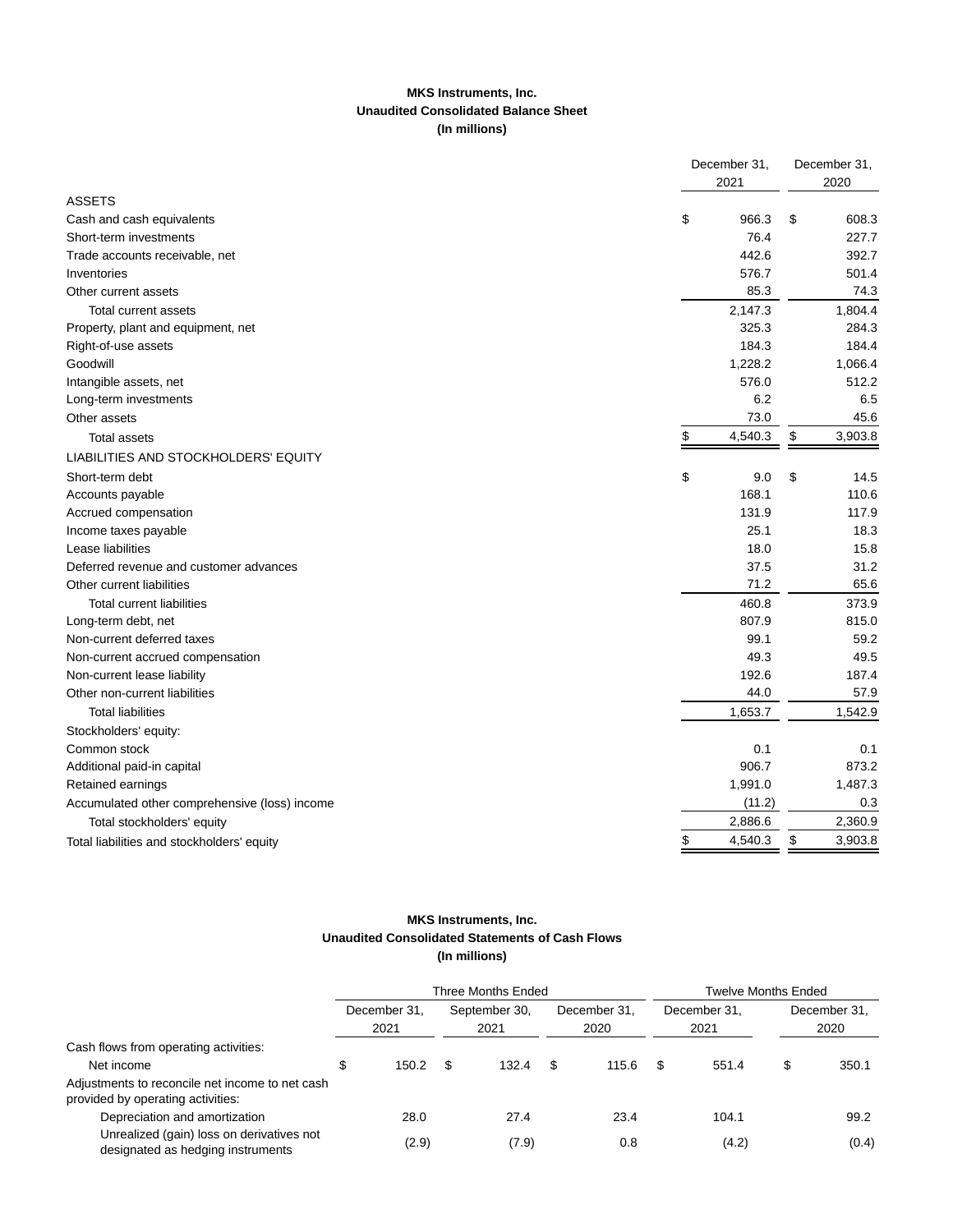| Amortization of debt issuance costs and<br>original issue discount | 0.5         | 0.6         | 0.6         | 2.3         | 2.7         |
|--------------------------------------------------------------------|-------------|-------------|-------------|-------------|-------------|
| Stock-based compensation                                           | 8.9         | 9.0         | 6.8         | 36.7        | 29.5        |
| Provision for excess and obsolete<br>inventory                     | 2.6         | 4.8         | 5.0         | 16.2        | 24.8        |
| Deferred income taxes                                              | (6.0)       | (2.5)       | (6.4)       | 1.2         | (7.1)       |
| Asset impairment                                                   |             |             | 1.1         |             | 2.3         |
| Other                                                              | 1.9         | 1.0         | (1.1)       | 3.3         | 0.7         |
| Changes in operating assets and liabilities                        | 11.1        | (11.7)      | 1.4         | (71.5)      | 11.4        |
| Net cash provided by operating activities                          | 194.3       | 153.1       | 147.2       | 639.5       | 513.2       |
| Cash flows provided by (used in) investing<br>activities:          |             |             |             |             |             |
| Acquisition of business, net of cash<br>acquired                   |             | (268.4)     |             | (268.4)     |             |
| Purchases of investments                                           |             | (100.3)     | (164.2)     | (497.0)     | (522.4)     |
| Maturities of investments                                          | 135.4       | 137.8       | 150.9       | 478.3       | 332.4       |
| Sales of investments                                               | 34.6        | 0.1         | 8.2         | 169.2       | 72.5        |
| Purchases of property, plant and<br>equipment                      | (23.4)      | (20.5)      | (25.0)      | (86.7)      | (84.9)      |
| Net cash provided by (used in) investing<br>activities             | 146.6       | (251.3)     | (30.1)      | (204.6)     | (202.4)     |
| Cash flows used in financing activities:                           |             |             |             |             |             |
| Net proceeds from short and long-term<br>borrowings                |             | 0.1         | 6.8         | 1.0         | 27.0        |
| Payments of short-term and long-term<br>borrowings                 | (2.4)       | (2.3)       | (6.8)       | (15.2)      | (83.8)      |
| Dividend payments                                                  | (12.1)      | (12.2)      | (11.0)      | (47.6)      | (44.0)      |
| Net (payments) proceeds related to<br>employee stock awards        | 11.3        | (6.8)       | 4.8         | (3.1)       | (20.7)      |
| Net cash used in financing activities                              | (3.2)       | (21.2)      | (6.2)       | (64.9)      | (121.5)     |
| Effect of exchange rate changes on cash and<br>cash equivalents    | (4.7)       | (2.5)       | 4.1         | (12.0)      | 4.4         |
| Increase (decrease) in cash and cash<br>equivalents                | 333.0       | (121.9)     | 115.0       | 358.0       | 193.7       |
| Cash and cash equivalents at beginning of<br>period                | 633.3       | 755.2       | 493.3       | 608.3       | 414.6       |
| Cash and cash equivalents at end of period                         | \$<br>966.3 | \$<br>633.3 | \$<br>608.3 | \$<br>966.3 | \$<br>608.3 |

**The following supplemental Non-GAAP earnings information is presented to aid in understanding MKS' operating results:**

## **MKS Instruments, Inc. Schedule Reconciling Selected Non-GAAP Financial Measures (In millions, except per share data)**

|                                                             |              |       |               | Three Months Ended |              |       |                           | <b>Twelve Months Ended</b> |      |        |  |
|-------------------------------------------------------------|--------------|-------|---------------|--------------------|--------------|-------|---------------------------|----------------------------|------|--------|--|
|                                                             | December 31, |       | September 30, |                    | December 31. |       | December 31. December 31. |                            |      |        |  |
|                                                             |              | 2021  | 2021          |                    | 2020         |       | 2021                      |                            | 2020 |        |  |
| Net income                                                  | \$           | 150.2 | \$            | 132.4              | \$           | 115.6 | \$                        | 551.4                      | \$   | 350.1  |  |
| COVID-19 related net credits (Note 1)                       |              |       |               |                    |              |       |                           |                            |      | (0.9)  |  |
| Inventory charge related to exit of product groups (Note 2) |              |       |               |                    |              |       |                           |                            |      | 3.9    |  |
| Acquisition and integration costs (Note 3)                  |              | 9.0   |               | 8.6                |              | 0.4   |                           | 29.8                       |      | 3.8    |  |
| Amortization of debt issuance costs (Note 4)                |              | 0.2   |               | 0.2                |              | 0.2   |                           | 1.2                        |      | 1.5    |  |
| Restructuring and other (Note 5)                            |              | 1.2   |               | 2.0                |              | 2.6   |                           | 11.1                       |      | 9.4    |  |
| Amortization of intangible assets                           |              | 15.2  |               | 15.0               |              | 12.6  |                           | 55.3                       |      | 55.2   |  |
| Asset impairment (Note 6)                                   |              |       |               |                    |              | 1.1   |                           |                            |      | 2.3    |  |
| Currency hedge (gain) loss (Note 7)                         |              | (3.4) |               | 2.8                |              |       |                           | 6.9                        |      |        |  |
| Windfall tax benefit on stock-based compensation (Note 8)   |              | (0.2) |               |                    |              |       |                           | (4.6)                      |      | (2.4)  |  |
| Deferred tax asset write-off (Note 9)                       |              |       |               |                    |              |       |                           |                            |      | 3.5    |  |
| Withholding tax related to Brexit (Note 10)                 |              |       |               |                    |              |       |                           | 3.2                        |      |        |  |
| Tax effect of Non-GAAP adjustments (Note 11)                |              | (4.1) |               | (5.9)              |              | (2.7) |                           | (20.6)                     |      | (15.4) |  |
| Non-GAAP net earnings                                       | \$           | 168.1 | \$            | 155.1              | \$           | 129.8 |                           | 633.7                      | \$.  | 411.0  |  |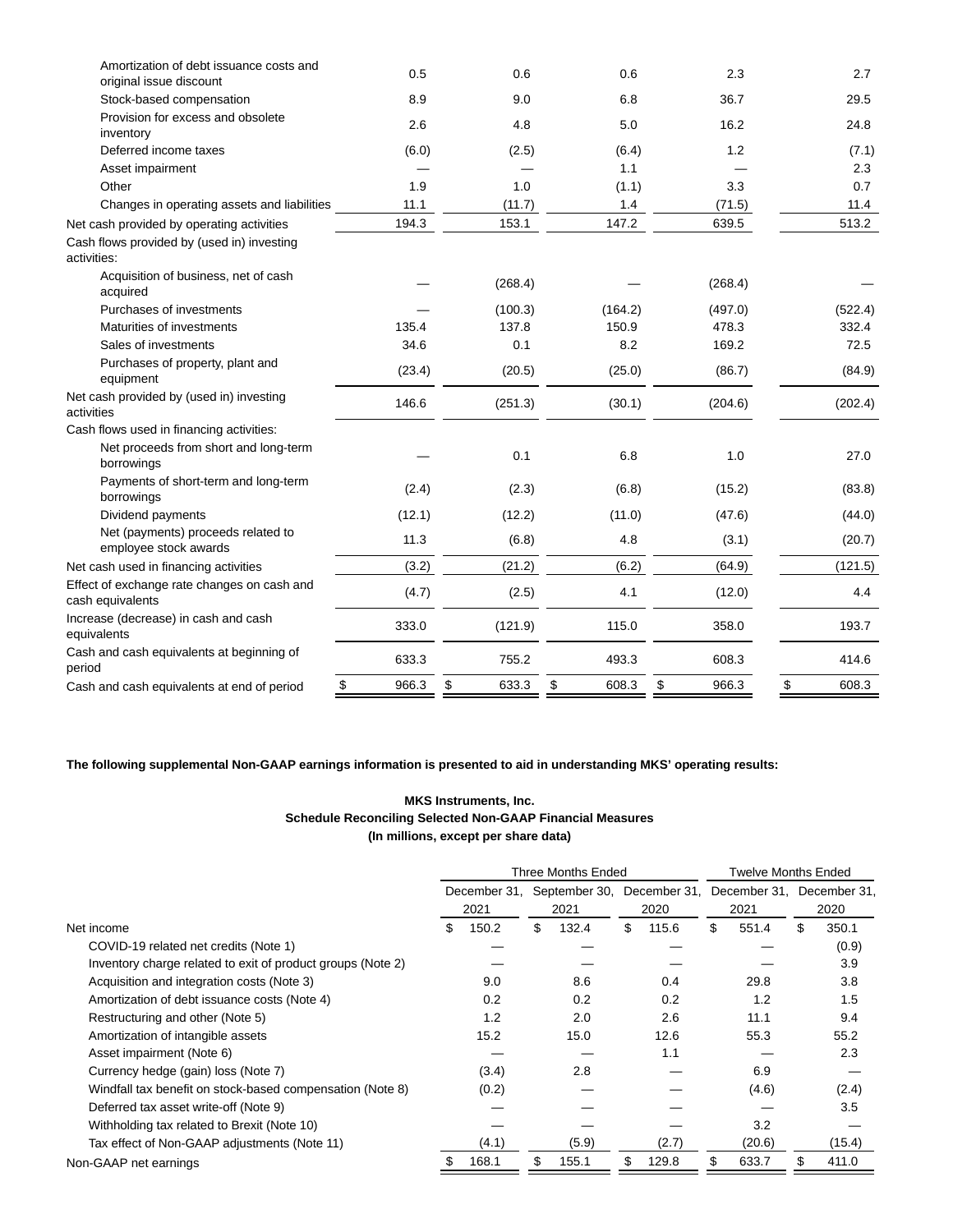| Non-GAAP net earnings per diluted share     | 3.02   | 2.79   | 2.34   | 11.38  | 7.43   |
|---------------------------------------------|--------|--------|--------|--------|--------|
| Weighted average diluted shares outstanding | 55.7   | 55.7   | 55.5   | 55.7   | 55.3   |
| Net cash provided by operating activities   | 194.3  | 153.1  | 147.2  | 639.5  | 513.2  |
| Purchases of property, plant and equipment  | (23.4) | (20.5) | (25.0) | (86.7) | (84.9) |
| Free cash flow                              | 170.9  | 132.6  | 122.2  | 552.8  | 428.3  |

### **MKS Instruments, Inc.**

**Schedule Reconciling Selected Non-GAAP Financial Measures**

**(In millions)**

|                                                             |              |    | <b>Three Months Ended</b> |             | <b>Twelve Months Ended</b> |         |    |                                                      |  |
|-------------------------------------------------------------|--------------|----|---------------------------|-------------|----------------------------|---------|----|------------------------------------------------------|--|
|                                                             | December 31, |    |                           |             |                            |         |    | September 30, December 31, December 31, December 31, |  |
|                                                             | 2021         |    | 2021                      | 2020        |                            | 2021    |    | 2020                                                 |  |
| Gross profit                                                | \$<br>354.5  | \$ | 348.4                     | \$<br>301.6 | \$                         | 1,380.2 | \$ | 1,049.5                                              |  |
| COVID-19 related net costs (Note 1)                         |              |    |                           |             |                            |         |    | 0.3                                                  |  |
| Inventory charge related to exit of product groups (Note 2) |              |    |                           |             |                            |         |    | 3.9                                                  |  |
| Non-GAAP gross profit                                       | \$<br>354.5  | \$ | 348.4                     | \$<br>301.6 | \$                         | 1,380.2 | \$ | 1,053.7                                              |  |
| Non-GAAP gross margin                                       | 46.4%        |    | 47.0%                     | 45.7%       |                            | 46.8%   |    | 45.2%                                                |  |
| Operating expenses                                          | \$<br>172.7  | \$ | 173.1                     | \$<br>154.9 | \$                         | 681.3   | \$ | 595.7                                                |  |
| COVID-19 related net credits (Note 1)                       |              |    |                           |             |                            |         |    | (1.2)                                                |  |
| Acquisition and integration costs (Note 3)                  | 9.0          |    | 8.6                       | 0.4         |                            | 29.8    |    | 3.8                                                  |  |
| Restructuring and other (Note 5)                            | 1.2          |    | 2.0                       | 2.6         |                            | 11.1    |    | 9.4                                                  |  |
| Amortization of intangible assets                           | 15.2         |    | 15.0                      | 12.6        |                            | 55.3    |    | 55.2                                                 |  |
| Asset impairment (Note 6)                                   |              |    |                           | 1.1         |                            |         |    | 2.3                                                  |  |
| Non-GAAP operating expenses                                 | \$<br>147.3  | \$ | 147.5                     | \$<br>138.2 | \$                         | 585.1   | \$ | 526.2                                                |  |
| Income from operations                                      | \$<br>181.8  | \$ | 175.3                     | \$<br>146.7 | \$                         | 698.9   | \$ | 453.8                                                |  |
| COVID-19 related net credits (Note 1)                       |              |    |                           |             |                            |         |    | (0.9)                                                |  |
| Inventory charge related to exit of product groups (Note 2) |              |    |                           |             |                            |         |    | 3.9                                                  |  |
| Acquisition and integration costs (Note 3)                  | 9.0          |    | 8.6                       | 0.4         |                            | 29.8    |    | 3.8                                                  |  |
| Restructuring and other (Note 5)                            | 1.2          |    | 2.0                       | 2.6         |                            | 11.1    |    | 9.4                                                  |  |
| Amortization of intangible assets                           | 15.2         |    | 15.0                      | 12.6        |                            | 55.3    |    | 55.2                                                 |  |
| Asset impairment (Note 6)                                   |              |    |                           | 1.1         |                            |         |    | 2.3                                                  |  |
| Non-GAAP income from operations                             | \$<br>207.2  | \$ | 200.9                     | \$<br>163.4 | \$                         | 795.1   | \$ | 527.5                                                |  |
| Non-GAAP operating margin                                   | 27.1%        |    | 27.1%                     | 24.7%       |                            | 27.0%   |    | 22.6%                                                |  |
| Interest expense, net                                       | \$<br>6.1    | \$ | 6.2                       | \$<br>6.2   | \$                         | 24.8    | \$ | 27.7                                                 |  |
| Amortization of debt issuance costs (Note 4)                | 0.2          |    | 0.2                       | 0.2         |                            | 1.2     |    | 1.5                                                  |  |
| Non-GAAP interest expense, net                              | \$<br>5.9    | \$ | 6.0                       | \$<br>6.0   | \$                         | 23.6    | \$ | 26.2                                                 |  |
| Net income                                                  | \$<br>150.2  | \$ | 132.4                     | \$<br>115.6 | \$                         | 551.4   | \$ | 350.1                                                |  |
| Interest expense, net                                       | 6.1          |    | 6.2                       | 6.2         |                            | 24.8    |    | 27.7                                                 |  |
| Provision for income taxes                                  | 28.4         |    | 33.8                      | 24.9        |                            | 114.1   |    | 72.9                                                 |  |
| Depreciation                                                | 12.8         |    | 12.3                      | 10.7        |                            | 48.4    |    | 44.0                                                 |  |
| Amortization                                                | 15.2         |    | 15.0                      | 12.6        |                            | 55.3    |    | 55.2                                                 |  |
| <b>EBITDA</b>                                               | \$<br>212.7  | \$ | 199.7                     | \$<br>170.0 | \$                         | 794.0   | \$ | 549.9                                                |  |
| Stock-based compensation                                    | 8.9          |    | 9.0                       | 6.6         |                            | 36.7    |    | 28.6                                                 |  |
| COVID-19 related net credits (Note 1)                       |              |    |                           |             |                            |         |    | (0.9)                                                |  |
| Inventory charge related to exit of product groups (Note 2) |              |    |                           |             |                            |         |    | 3.9                                                  |  |
| Acquisition and integration costs (Note 3)                  | 9.0          |    | 8.6                       | 0.4         |                            | 29.8    |    | 3.8                                                  |  |
| Restructuring and other (Note 5)                            | 1.2          |    | 2.0                       | 2.6         |                            | 11.1    |    | 9.4                                                  |  |
| Asset impairment (Note 6)                                   |              |    |                           | 1.1         |                            |         |    | 2.3                                                  |  |
| Currency hedge (gain) loss (Note 7)                         | (3.4)        |    | 2.8                       |             |                            | 6.9     |    |                                                      |  |
| <b>Adjusted EBITDA</b>                                      | 228.4        | \$ | 222.1                     | \$<br>180.7 | \$                         | 878.5   | \$ | 597.0                                                |  |
| Adjusted EBITDA margin                                      | 29.9%        |    | 29.9%                     | 27.4%       |                            | 29.8%   |    | 25.6%                                                |  |

**MKS Instruments, Inc. Reconciliation of GAAP Income Tax Rate to Non-GAAP Income Tax Rate (In millions)**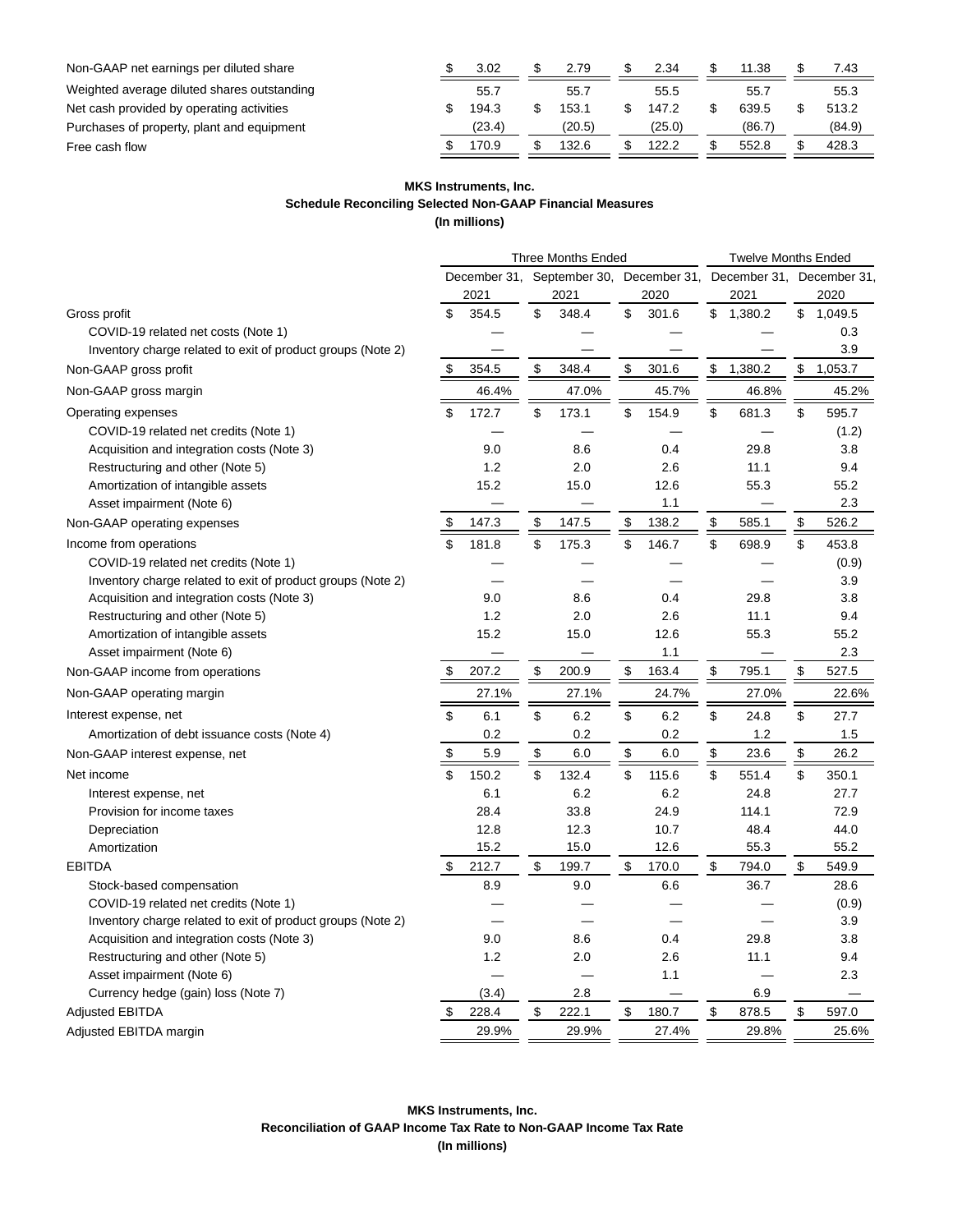|                                                              |                                                   |    | Three Months Ended December 31, 2021 |          | Three Months Ended December 31, 2020 |               |                  |                     |           |  |  |
|--------------------------------------------------------------|---------------------------------------------------|----|--------------------------------------|----------|--------------------------------------|---------------|------------------|---------------------|-----------|--|--|
|                                                              | Effective<br>Provision (benefit)<br>Income Before |    |                                      |          |                                      | Income Before |                  | Provision (benefit) | Effective |  |  |
|                                                              | Income Taxes                                      |    | for Income Taxes                     | Tax Rate |                                      | Income Taxes  | for Income Taxes |                     | Tax Rate  |  |  |
| GAAP                                                         | \$<br>178.6                                       | \$ | 28.4                                 | 15.9%    | \$                                   | 140.5         | \$               | 24.9                | 17.7%     |  |  |
| Acquisition and integration costs (Note 3)                   | 9.0                                               |    |                                      |          |                                      | 0.4           |                  |                     |           |  |  |
| Amortization of debt issuance costs (Note<br>4)              | 0.2                                               |    |                                      |          |                                      | 0.2           |                  |                     |           |  |  |
| Restructuring and other (Note 5)                             | 1.2                                               |    |                                      |          |                                      | 2.6           |                  |                     |           |  |  |
| Amortization of intangible assets                            | 15.2                                              |    |                                      |          |                                      | 12.6          |                  |                     |           |  |  |
| Asset impairment (Note 6)                                    |                                                   |    |                                      |          |                                      | 1.1           |                  |                     |           |  |  |
| Currency hedge gain (Note 7)                                 | (3.4)                                             |    |                                      |          |                                      |               |                  |                     |           |  |  |
| Windfall tax benefit on stock-based<br>compensation (Note 8) |                                                   |    | 0.2                                  |          |                                      |               |                  |                     |           |  |  |
| Tax effect of Non-GAAP adjustments<br>(Note 11)              |                                                   |    | 4.1                                  |          |                                      |               |                  | 2.7                 |           |  |  |
| Non-GAAP                                                     | 200.8                                             |    | 32.7                                 | 16.3%    |                                      | 157.4         |                  | 27.6                | 17.5%     |  |  |
|                                                              |                                                   |    |                                      |          |                                      |               |                  |                     |           |  |  |

|                                                 | Three Months Ended September 30, 2021 |               |    |                     |           |  |  |  |  |  |
|-------------------------------------------------|---------------------------------------|---------------|----|---------------------|-----------|--|--|--|--|--|
|                                                 |                                       | Income Before |    | Provision (benefit) | Effective |  |  |  |  |  |
|                                                 |                                       | Income Taxes  |    | for Income Taxes    | Tax Rate  |  |  |  |  |  |
| GAAP                                            | S                                     | 166.2         | \$ | 33.8                | 20.4%     |  |  |  |  |  |
| Acquisition and integration costs (Note 3)      |                                       | 8.6           |    |                     |           |  |  |  |  |  |
| Amortization of debt issuance costs (Note<br>4) |                                       | 0.2           |    |                     |           |  |  |  |  |  |
| Restructuring and other (Note 5)                |                                       | 2.0           |    |                     |           |  |  |  |  |  |
| Amortization of intangible assets               |                                       | 15.0          |    |                     |           |  |  |  |  |  |
| Currency hedge loss (Note 7)                    |                                       | 2.8           |    |                     |           |  |  |  |  |  |
| Tax effect of Non-GAAP adjustments<br>(Note 11) |                                       |               |    | 5.9                 |           |  |  |  |  |  |
| Non-GAAP                                        |                                       | 194.8         | \$ | 39.7                | 20.4%     |  |  |  |  |  |
|                                                 |                                       |               |    |                     |           |  |  |  |  |  |

|                                                                | Twelve Months Ended December 31, 2021<br>Twelve Months Ended December 31, 2020 |                                                                                           |                              |       |       |                     |       |                  |           |       |
|----------------------------------------------------------------|--------------------------------------------------------------------------------|-------------------------------------------------------------------------------------------|------------------------------|-------|-------|---------------------|-------|------------------|-----------|-------|
|                                                                |                                                                                | Income Before<br>Provision (benefit)<br>Effective<br>Income Before<br>Provision (benefit) |                              |       |       |                     |       |                  | Effective |       |
|                                                                |                                                                                | <b>Income Taxes</b>                                                                       | Tax Rate<br>for Income Taxes |       |       | <b>Income Taxes</b> |       | for Income Taxes | Tax Rate  |       |
| <b>GAAP</b>                                                    | \$                                                                             | 665.5                                                                                     | \$                           | 114.1 | 17.1% | \$                  | 423.0 | \$               | 72.9      | 17.2% |
| COVID-19 related net credits (Note 1)                          |                                                                                |                                                                                           |                              |       |       |                     | (0.9) |                  |           |       |
| Inventory charge related to exit of product<br>groups (Note 2) |                                                                                |                                                                                           |                              |       |       |                     | 3.9   |                  |           |       |
| Acquisition and integration costs (Note 3)                     |                                                                                | 29.8                                                                                      |                              |       |       |                     | 3.8   |                  |           |       |
| Amortization of debt issuance costs (Note<br>4)                |                                                                                | 1.2                                                                                       |                              |       |       |                     | 1.5   |                  |           |       |
| Restructuring and other (Note 5)                               |                                                                                | 11.1                                                                                      |                              |       |       |                     | 9.4   |                  |           |       |
| Amortization of intangible assets                              |                                                                                | 55.3                                                                                      |                              |       |       |                     | 55.2  |                  |           |       |
| Asset impairment (Note 6)                                      |                                                                                |                                                                                           |                              |       |       |                     | 2.3   |                  |           |       |
| Currency hedge loss (Note 7)                                   |                                                                                | 6.9                                                                                       |                              |       |       |                     |       |                  |           |       |
| Windfall tax benefit on stock-based<br>compensation (Note 8)   |                                                                                |                                                                                           |                              | 4.6   |       |                     |       |                  | 2.4       |       |
| Deferred tax asset write-off (Note 9)                          |                                                                                |                                                                                           |                              |       |       |                     |       |                  | (3.5)     |       |
| Withholding tax related to Brexit (Note<br>10)                 |                                                                                |                                                                                           |                              | (3.2) |       |                     |       |                  |           |       |
| Tax effect of Non-GAAP adjustments<br>(Note 11)                |                                                                                |                                                                                           |                              | 20.6  |       |                     |       |                  | 15.4      |       |
| Non-GAAP                                                       |                                                                                | 769.8                                                                                     | \$                           | 136.1 | 17.7% |                     | 498.2 | \$               | 87.2      | 17.5% |
|                                                                |                                                                                |                                                                                           |                              |       |       |                     |       |                  |           |       |

### **MKS Instruments, Inc. Notes on Our Non-GAAP Financial Information**

Non-GAAP financial measures adjust GAAP financial measures for the items listed below. These Non-GAAP financial measures should be viewed in addition to, and not as a substitute for, MKS' reported GAAP results, and may be different from Non-GAAP financial measures used by other companies. In addition, these Non-GAAP financial measures are not based on any comprehensive set of accounting rules or principles. MKS management believes the presentation of these Non-GAAP financial measures is useful to investors for comparing prior periods and analyzing ongoing business trends and operating results.